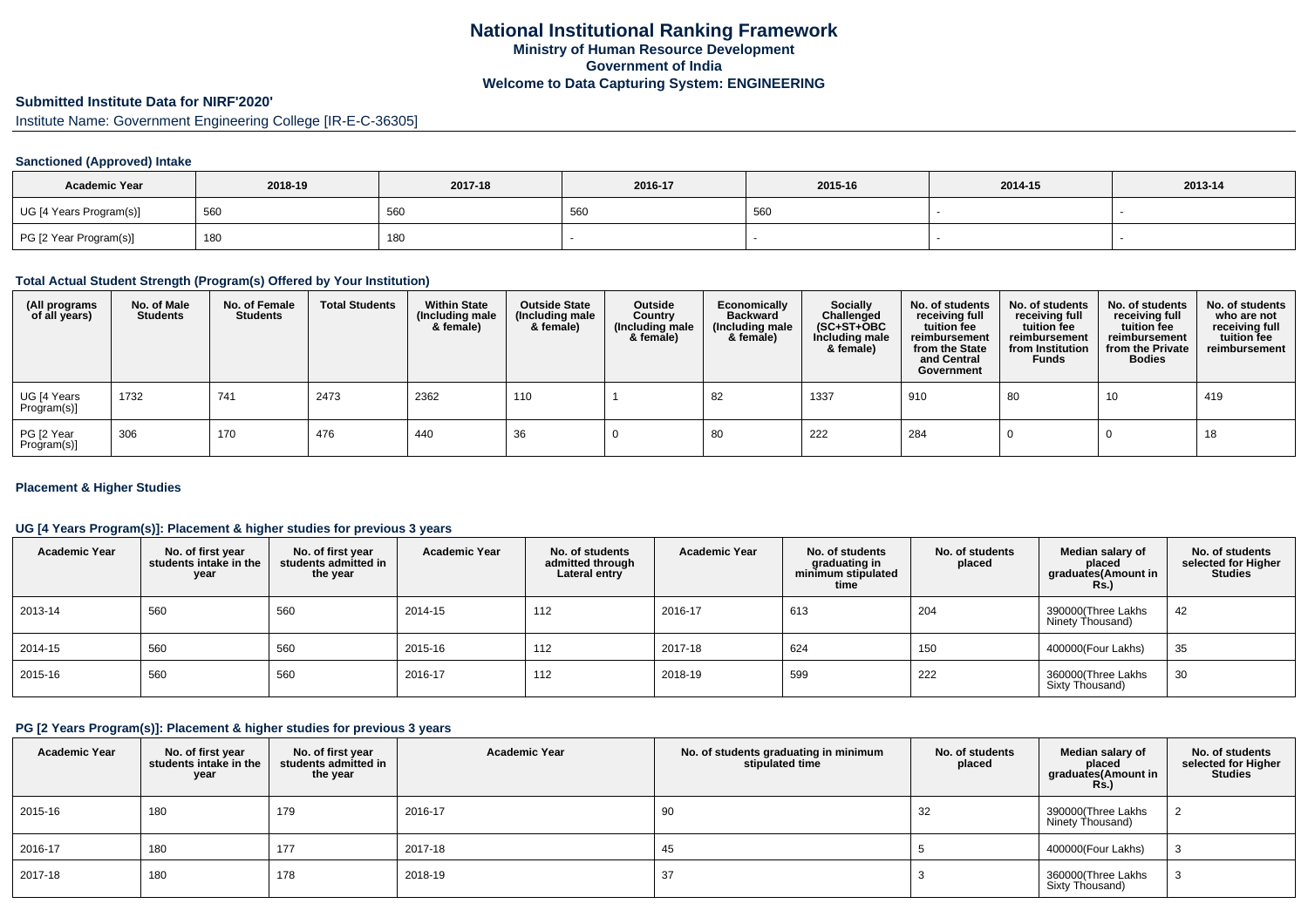#### **Ph.D Student Details**

| Ph.D (Student pursuing doctoral program till 2017-18; Students admitted in the academic year 2018-19 should not be entered here.) |         |         |                       |  |  |
|-----------------------------------------------------------------------------------------------------------------------------------|---------|---------|-----------------------|--|--|
|                                                                                                                                   |         |         | <b>Total Students</b> |  |  |
| Full Time                                                                                                                         |         | 13      |                       |  |  |
| Part Time                                                                                                                         |         |         |                       |  |  |
| No. of Ph.D students graduated (including Integrated Ph.D)                                                                        |         |         |                       |  |  |
|                                                                                                                                   | 2018-19 | 2017-18 | 2016-17               |  |  |
| Full Time                                                                                                                         |         |         |                       |  |  |
| Part Time                                                                                                                         |         |         |                       |  |  |

# **Financial Resources: Utilised Amount for the Capital expenditure for previous 3 years**

| <b>Academic Year</b>                                                                                                                                                                   | 2018-19                                                                                              | 2017-18                                                                      | 2016-17                                                          |  |  |  |  |
|----------------------------------------------------------------------------------------------------------------------------------------------------------------------------------------|------------------------------------------------------------------------------------------------------|------------------------------------------------------------------------------|------------------------------------------------------------------|--|--|--|--|
|                                                                                                                                                                                        | <b>Utilised Amount</b>                                                                               | <b>Utilised Amount</b>                                                       | <b>Utilised Amount</b>                                           |  |  |  |  |
|                                                                                                                                                                                        | Annual Capital Expenditure on Academic Activities and Resources (excluding expenditure on buildings) |                                                                              |                                                                  |  |  |  |  |
| Library (Books, Journals and e-Resources only)                                                                                                                                         | 860620 (Eighty Six Thousand Six Hundred Twenty Only)                                                 | 618547 (Sixty One Thousand Eight Thousand Five Hundred<br>Forty Seven)       | 31000 (Thirty One Thousand)                                      |  |  |  |  |
| New Equipment and software for Laboratories                                                                                                                                            | 27847608 (Two Crore Seventy Eight Lakhs Forty Seven<br>Thousand Six Hundred Eight)                   | 8466177 (Eighty Four Lakhs Sixty Six Thousand One Hundred<br>Seventy Seven)  | 8056500 (Eighty Lakhs Fifty Six Thousand Five Hundred only)      |  |  |  |  |
| <b>Engineering Workshops</b>                                                                                                                                                           | $0$ (zero)                                                                                           | $0$ (zero)                                                                   | 0 (zero)                                                         |  |  |  |  |
| Other expenditure on creation of Capital Assets (For setting up classrooms, seminar hall, conference hall, library, Lab, Engg<br>workshops excluding expenditure on Land and Building) | 3553716 (Thirty Five Lakhs Fifty Three Seven Hundred Sixteen<br>Only)                                | 1983141 (Nineteen Lakhs Eighty Three Thousand One<br>Hundred Forty One only) | 1154800 (Eleven Lakhs Fifty Four Thousand Eight Hundred<br>Only) |  |  |  |  |

# **Financial Resources: Utilised Amount for the Operational expenditure for previous 3 years**

| <b>Academic Year</b>                                                                                                                                                                            | 2018-19                                                                                      | 2017-18                                                                                                | 2016-17                                                                         |  |  |  |
|-------------------------------------------------------------------------------------------------------------------------------------------------------------------------------------------------|----------------------------------------------------------------------------------------------|--------------------------------------------------------------------------------------------------------|---------------------------------------------------------------------------------|--|--|--|
|                                                                                                                                                                                                 | <b>Utilised Amount</b>                                                                       | <b>Utilised Amount</b>                                                                                 | <b>Utilised Amount</b>                                                          |  |  |  |
| <b>Annual Operational Expenditure</b>                                                                                                                                                           |                                                                                              |                                                                                                        |                                                                                 |  |  |  |
| Salaries (Teaching and Non Teaching staff)                                                                                                                                                      | 305822943 (Thirty Crores Fifty Eight Lakhs Twenty Two<br>Thousands Nine Hundred Forty Three) | 247956857 (Twenty Four Crores Seventy Nine Lakhs Fifty Six<br>Thousand Eight Hundred Fifty Seven Only) | 220682000 (Twenty Two Crores Six Lakhs Eighty Two<br>Thousand only)             |  |  |  |
| Maintenance of Academic Infrastructure or consumables and<br>other running expenditures (excluding maintenance of hostels<br>and allied services, rent of the building, depreciation cost, etc) | 14308577 (One Crore Forty Three Lakhs Eight Thousand Five<br>Hundred Seventy Seven only)     | 33744825 (Three Cores Thirty Seven Lakhs Forty Four<br>Thousand Eight Hundred Twenty Five only)        | 15796300 (One Crore Fifty Seven Lakh Ninety Six Thousand<br>Three Hundred only) |  |  |  |
| Seminars/Conferences/Workshops                                                                                                                                                                  | 4338489 (Forty Three Lakhs Thirty Eight Thousand Four<br>Hundred Eighty Nine only)           | 1137445 (Eleven Lakhs Thrity Seven Thousand Four Hundred<br>Forty Five Only)                           | 27000 (Twenty Seven Thousand Only)                                              |  |  |  |

**IPR**

| Calendar year            | 2018 | 2017 | 2016 |
|--------------------------|------|------|------|
| No. of Patents Published |      |      |      |
| No. of Patents Granted   |      |      |      |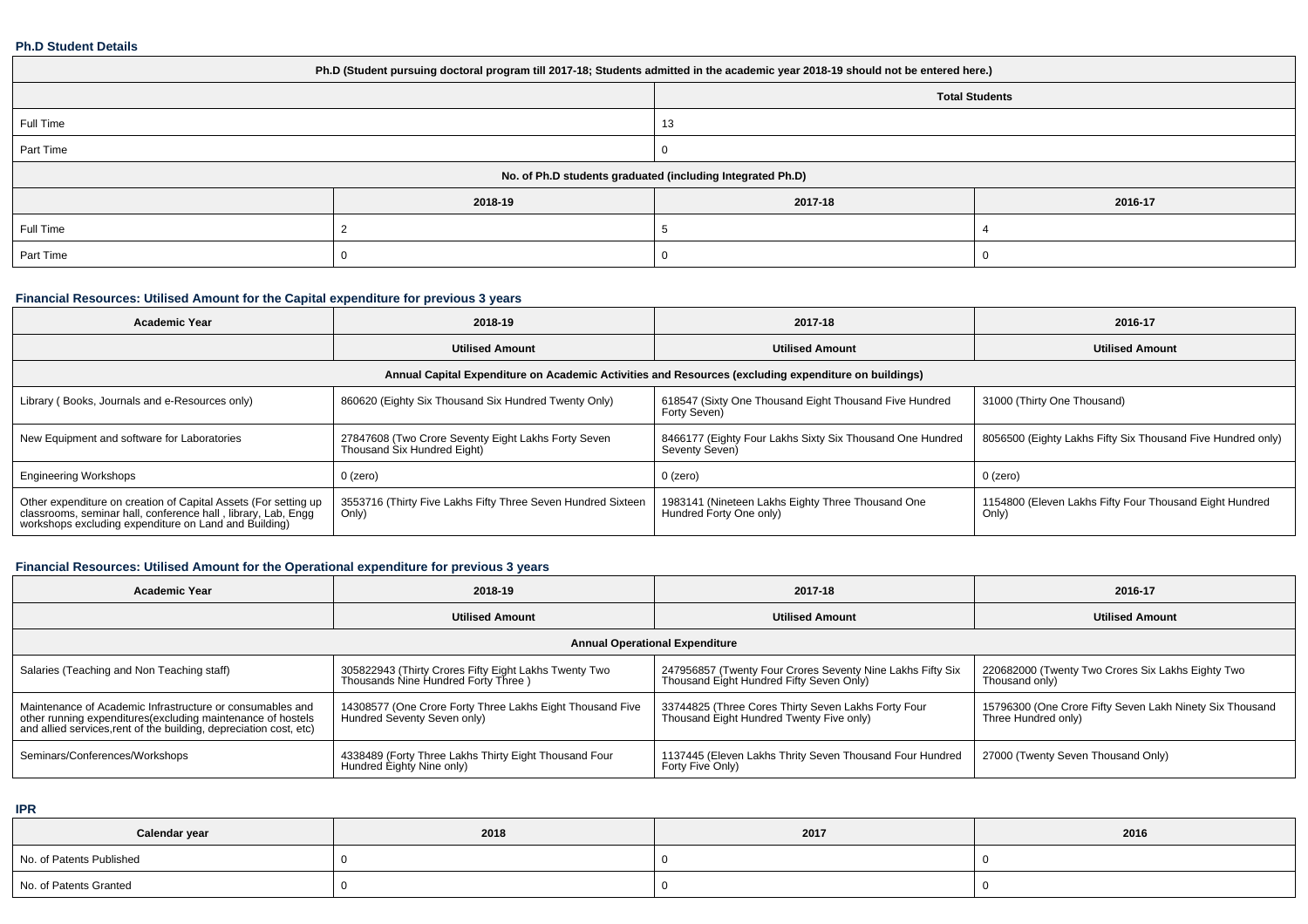### **Sponsored Research Details**

| <b>Financial Year</b>                    | 2018-19                                                | 2017-18 | 2016-17 |
|------------------------------------------|--------------------------------------------------------|---------|---------|
| Total no. of Sponsored Projects          | . .                                                    |         |         |
| Total no. of Funding Agencies            |                                                        |         |         |
| Total Amount Received (Amount in Rupees) | 17526000                                               |         |         |
| Amount Received in Words                 | One Crore Seventy Five Lakhs Twenty Six Thousands only | Zero    | Zero    |

### **Consultancy Project Details**

| <b>Financial Year</b>                    | 2018-19                                                            | 2017-18                                            | 2016-17                                            |
|------------------------------------------|--------------------------------------------------------------------|----------------------------------------------------|----------------------------------------------------|
| Total no. of Consultancy Projects        |                                                                    | 1033                                               | 1126                                               |
| Total no. of Client Organizations        | 72                                                                 | 85                                                 | 118                                                |
| Total Amount Received (Amount in Rupees) | 1545949                                                            | 5907700                                            | 7172058                                            |
| Amount Received in Words                 | Fifteen Lakhs Forty Five Thousands Nine Hundred Forty Nine<br>only | Fifty Nine Lakhs Seven Thousand Seven Hundred only | Seventy One Lakhs Seventy Two Thousand Fifty Eight |

## **PCS Facilities: Facilities of physically challenged students**

| 1. Do your institution buildings have Lifts/Ramps?                                                                                                        | Yes, more than 80% of the buildings |
|-----------------------------------------------------------------------------------------------------------------------------------------------------------|-------------------------------------|
| 2. Do your institution have provision for walking aids, includingwheelchairs and transportation from one building to another for<br>handicapped students? | Yes                                 |
| 3. Do your institution buildings have specially designed toilets for handicapped students?                                                                | Yes, more than 40% of the buildings |

#### **Awards Details**

| 1. How many faculty member of your institution have received highly reputed national/international awards/recognition from central<br>government agencies in the previous academic year 2018-19 |  |
|-------------------------------------------------------------------------------------------------------------------------------------------------------------------------------------------------|--|
| 2. 2018-19 2. How many students of your institution have won international awards in the previous academic year 2018-19                                                                         |  |

#### **Accreditation**

## **NBA Accreditation**

| ir institute have a valid NBA Accreditation?<br><sup>1</sup> Does your i. | <b>NO</b> |
|---------------------------------------------------------------------------|-----------|
|---------------------------------------------------------------------------|-----------|

## **Village Adoption**

| Have your institute adopted any village under Unnat Bharat Scheme? | <b>NC</b> |
|--------------------------------------------------------------------|-----------|
|                                                                    |           |

## **Faculty Details**

| Srno | Name      | Age          | <b>Designation</b>     | Gender | Qualification | Experience (In<br><b>Months)</b> | <b>Is Associated</b><br><b>Last Year</b> | Currently<br>working with<br>institution? | <b>Joining Date</b> | <b>Leaving Date</b> | <b>Association type</b> |
|------|-----------|--------------|------------------------|--------|---------------|----------------------------------|------------------------------------------|-------------------------------------------|---------------------|---------------------|-------------------------|
|      | SEEMA PAL | $\sim$<br>31 | Assistant<br>Professor | Female | M.E.          | 144                              | Yes                                      | Yes                                       | 22-11-2007          | $- -$               | Regular                 |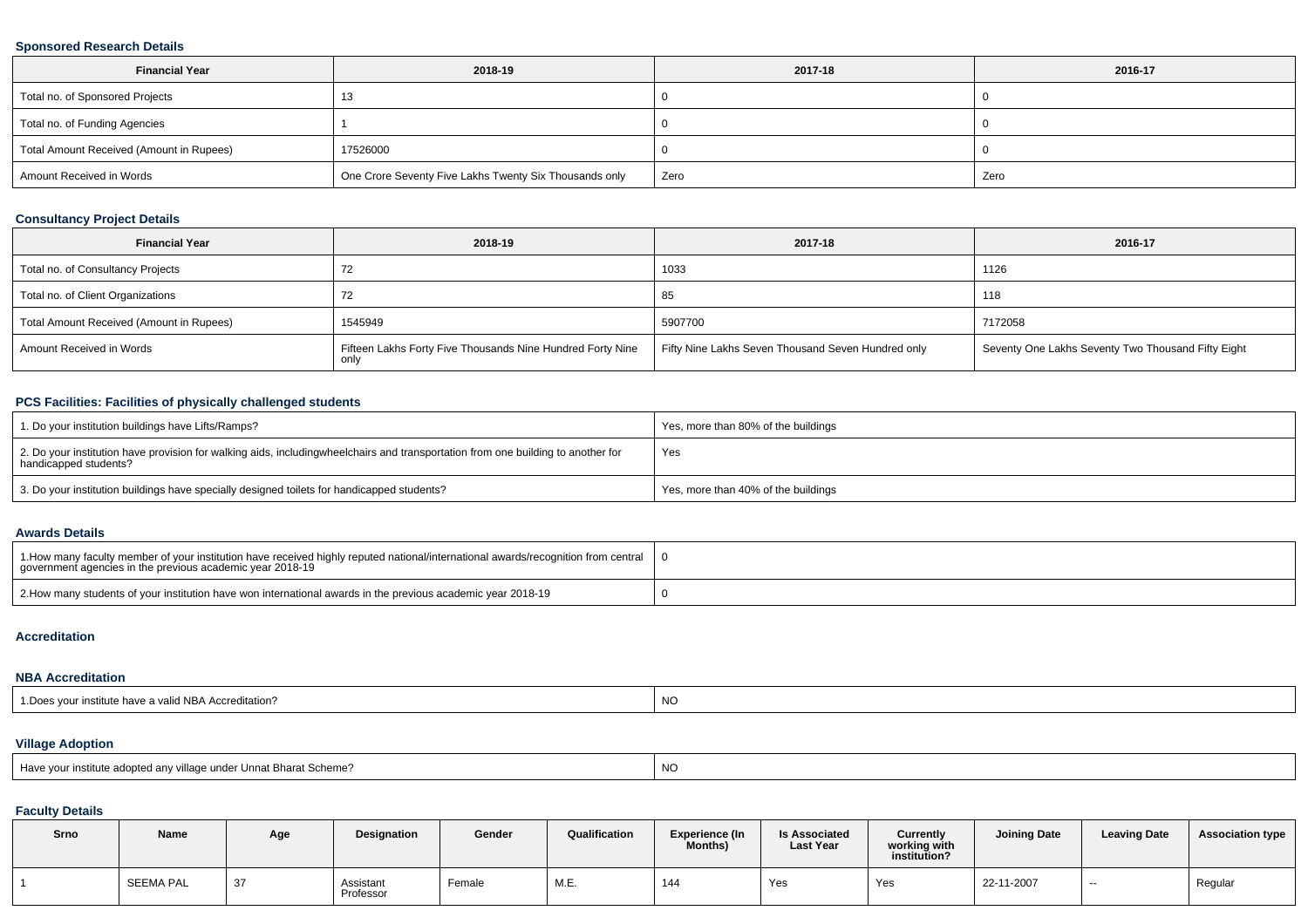| $\overline{2}$ | Hemendra Singh<br>Patel                          | 42 | Assistant<br>Professor | Male   | M.Tech | 148 | Yes | Yes | 28-02-2007 | --                       | Regular                |
|----------------|--------------------------------------------------|----|------------------------|--------|--------|-----|-----|-----|------------|--------------------------|------------------------|
| 3              | <b>AMIT BAGHEL</b>                               | 33 | Assistant<br>Professor | Male   | M.Tech | 41  | Yes | Yes | 24-06-2016 | $\overline{\phantom{a}}$ | Regular                |
| 4              | DR RAJIV<br><b>CHANDAK</b>                       | 55 | Professor              | Male   | Ph.D   | 348 | Yes | Yes | 12-09-1990 | $\overline{\phantom{a}}$ | Regular                |
| 5              | DR MAMTA<br>LAMBERT                              | 51 | Professor              | Female | Ph.D   | 276 | Yes | Yes | 14-12-1995 | --                       | Regular                |
| 6              | <b>GAGAN BIHARI</b><br>PRADHAN                   | 38 | Assistant<br>Professor | Male   | Ph.D   | 18  | Yes | Yes | 05-01-2018 | $\overline{\phantom{a}}$ | Adhoc /<br>Contractual |
| $\overline{7}$ | <b>JAIDEV</b>                                    | 40 | Assistant<br>Professor | Male   | Ph.D   | 18  | Yes | Yes | 05-01-2018 | --                       | Adhoc /<br>Contractual |
| 8              | DR S K TIWARY                                    | 64 | Professor              | Male   | Ph.D   | 426 | Yes | Yes | 10-04-1984 | $\overline{\phantom{a}}$ | Regular                |
| 9              | DR ANIL KUMAR<br>KORI                            | 52 | Professor              | Male   | Ph.D   | 312 | Yes | Yes | 08-11-1993 | $\overline{\phantom{a}}$ | Regular                |
| 10             | <b>GAURI DUBEY</b>                               | 27 | Assistant<br>Professor | Female | M.Tech | 24  | Yes | Yes | 18-07-2017 | $\overline{\phantom{a}}$ | Other                  |
| 11             | DR PRABHAT<br><b>PATEL</b>                       | 47 | Associate<br>Professor | Male   | Ph.D   | 312 | Yes | Yes | 10-04-1996 | $\overline{\phantom{a}}$ | Regular                |
| 12             | Dr A Hemlata                                     | 47 | Assistant<br>Professor | Female | Ph.D   | 148 | Yes | Yes | 22-02-2007 | $\overline{\phantom{a}}$ | Regular                |
| 13             | <b>NILESH KUMAR</b>                              | 32 | Assistant<br>Professor | Male   | M.Tech | 18  | Yes | Yes | 03-01-2018 | $\overline{\phantom{a}}$ | Adhoc /<br>Contractual |
| 14             | PAWAN KUMAR<br>PANDEY                            | 36 | Assistant<br>Professor | Male   | M.Tech | 18  | Yes | Yes | 03-01-2018 | $\overline{\phantom{a}}$ | Adhoc /<br>Contractual |
| 15             | <b>ARVIND KUMAR</b><br><b>SHARMA</b>             | 59 | Professor              | Male   | Ph.D   | 372 | Yes | Yes | 11-04-1989 | $\overline{\phantom{a}}$ | Regular                |
| 16             | DR DURGESH<br><b>NANDINI</b><br><b>NAGWANSHI</b> | 40 | Assistant<br>Professor | Female | Ph.D   | 148 | Yes | Yes | 16-07-2007 | $\overline{\phantom{a}}$ | Regular                |
| 17             | <b>HEMANT AMHIA</b>                              | 38 | Assistant<br>Professor | Male   | M.E.   | 144 | Yes | Yes | 26-11-2007 | --                       | Regular                |
| 18             | Saurabh Singh                                    | 40 | Assistant<br>Professor | Male   | M.Tech | 148 | Yes | Yes | 28-02-2007 | --                       | Regular                |
| 19             | <b>SUNIL KUMAR</b><br><b>SINGH</b>               | 40 | Assistant<br>Professor | Male   | M.Tech | 148 | Yes | Yes | 24-10-2007 | --                       | Regular                |
| 20             | SHAMBHAVI<br><b>MISHRA</b>                       | 29 | Assistant<br>Professor | Female | Ph.D   | 18  | Yes | Yes | 04-01-2018 | $\sim$                   | Adhoc /<br>Contractual |
| 21             | <b>KRISHNA</b><br>CHANDRA<br>MISHRA              | 39 | Assistant<br>Professor | Male   | Ph.D   | 18  | Yes | Yes | 04-01-2018 | $\overline{\phantom{a}}$ | Adhoc /<br>Contractual |
| 22             | Dr S S Thakur                                    | 64 | Professor              | Male   | Ph.D   | 427 | Yes | Yes | 11-10-1983 | $\overline{\phantom{a}}$ | Regular                |
| 23             | DR P K JAIN                                      | 48 | Professor              | Male   | Ph.D   | 312 | Yes | Yes | 10-04-1996 | ۰.                       | Regular                |
| 24             | DR NANDITA<br><b>VYAS</b>                        | 55 | Associate<br>Professor | Female | Ph.D   | 408 | Yes | Yes | 28-05-1987 | $\overline{\phantom{a}}$ | Regular                |
| 25             | JYOTI BHALAVI                                    | 40 | Assistant<br>Professor | Female | M.E.   | 156 | Yes | Yes | 23-11-2006 | $\overline{\phantom{a}}$ | Regular                |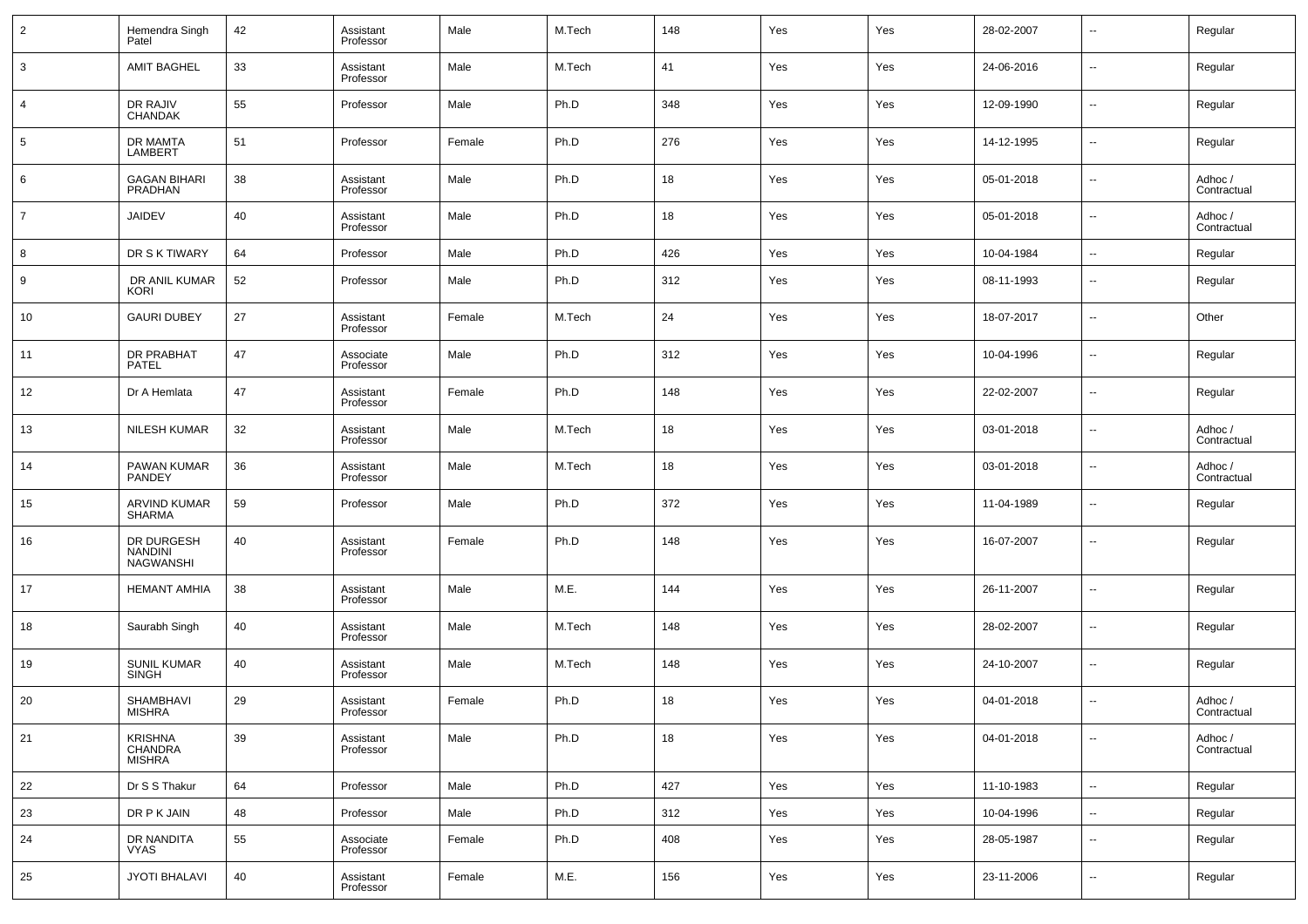| 26 | DR SHAILZA<br><b>VERMA</b>           | 42 | Assistant<br>Professor | Female | Ph.D   | 144 | Yes | Yes | 30-11-2006 | $\overline{\phantom{a}}$ | Regular                |
|----|--------------------------------------|----|------------------------|--------|--------|-----|-----|-----|------------|--------------------------|------------------------|
| 27 | DR ADITI DUBE                        | 45 | Assistant<br>Professor | Female | Ph.D   | 159 | Yes | Yes | 11-12-2006 | $\overline{\phantom{a}}$ | Regular                |
| 28 | NISHEET SONI                         | 35 | Assistant<br>Professor | Male   | M.Tech | 18  | Yes | Yes | 30-12-2017 | $\overline{\phantom{a}}$ | Adhoc /<br>Contractual |
| 29 | PRATHAP<br><b>REDDY P</b>            | 34 | Assistant<br>Professor | Male   | Ph.D   | 18  | Yes | Yes | 19-01-2018 | $\overline{\phantom{a}}$ | Adhoc /<br>Contractual |
| 30 | Madhuri Gokhale                      | 35 | Assistant<br>Professor | Female | M.Tech | 148 | Yes | Yes | 28-02-2007 | $\overline{\phantom{a}}$ | Regular                |
| 31 | <b>SANJAY SONI</b>                   | 43 | Assistant<br>Professor | Male   | M.Tech | 156 | Yes | Yes | 13-11-2006 | $\overline{\phantom{a}}$ | Regular                |
| 32 | <b>RAKESH KUMAR</b><br><b>GROVER</b> | 54 | Associate<br>Professor | Male   | M.Tech | 324 | Yes | Yes | 20-10-1993 | $\overline{\phantom{a}}$ | Regular                |
| 33 | DR ASHIT<br><b>SHUKLA</b>            | 60 | Professor              | Male   | Ph.D   | 387 | Yes | Yes | 09-07-1984 | $\overline{\phantom{a}}$ | Regular                |
| 34 | <b>MAHESH KUMAR</b><br><b>KOSHTA</b> | 60 | Associate<br>Professor | Male   | M.E.   | 420 | Yes | Yes | 24-01-1986 | $\overline{\phantom{a}}$ | Regular                |
| 35 | <b>TAPAS GHATAK</b>                  | 36 | Assistant<br>Professor | Male   | Ph.D   | 18  | Yes | Yes | 06-01-2018 | $\overline{\phantom{a}}$ | Adhoc /<br>Contractual |
| 36 | <b>VIVEK ANAND</b>                   | 39 | Assistant<br>Professor | Male   | M.Tech | 18  | Yes | Yes | 30-12-2017 | $\overline{\phantom{a}}$ | Adhoc /<br>Contractual |
| 37 | PAYAL JAIN                           | 28 | Assistant<br>Professor | Female | M.E.   | 14  | Yes | Yes | 04-09-2017 | $\overline{\phantom{a}}$ | Other                  |
| 38 | RAJ KUMAR<br><b>BHATIA</b>           | 54 | Associate<br>Professor | Male   | M.E.   | 348 | Yes | Yes | 13-09-1990 | $\overline{\phantom{a}}$ | Regular                |
| 39 | DR MAHIMA<br>THAKUR                  | 37 | Assistant<br>Professor | Female | Ph.D   | 132 | Yes | Yes | 12-12-2007 | $\overline{\phantom{a}}$ | Regular                |
| 40 | DR PRADEEP<br>KUMAR JHINGE           | 57 | Professor              | Male   | Ph.D   | 394 | Yes | Yes | 26-06-1987 | $\overline{\phantom{a}}$ | Regular                |
| 41 | DR ANUBHA<br>MAHESHWARI              | 58 | Professor              | Female | Ph.D   | 386 | Yes | Yes | 27-09-1985 | $\overline{\phantom{a}}$ | Regular                |
| 42 | DR BHUPENDRA<br><b>GUPTA</b>         | 40 | Assistant<br>Professor | Male   | Ph.D   | 144 | Yes | Yes | 21-02-2007 | $\overline{\phantom{a}}$ | Regular                |
| 43 | <b>ABHISHEK</b><br><b>SHARMA</b>     | 32 | Assistant<br>Professor | Male   | Ph.D   | 16  | Yes | Yes | 05-01-2018 | $\overline{\phantom{a}}$ | Adhoc /<br>Contractual |
| 44 | POOJA SAHU                           | 27 | Assistant<br>Professor | Female | M.Tech | 18  | Yes | Yes | 05-01-2018 | $\overline{\phantom{a}}$ | Adhoc /<br>Contractual |
| 45 | <b>LOVELEEN KAUR</b><br><b>PABLA</b> | 42 | Assistant<br>Professor | Female | M.Tech | 156 | Yes | Yes | 09-11-2006 | $\overline{\phantom{a}}$ | Regular                |
| 46 | <b>GARIMA TIWARI</b>                 | 31 | Assistant<br>Professor | Female | M.Tech | 41  | Yes | Yes | 21-06-2016 | $\overline{\phantom{a}}$ | Regular                |
| 47 | Sunil Kispotta                       | 41 | Assistant<br>Professor | Male   | M.Tech | 147 | Yes | Yes | 02-03-2007 | $\overline{\phantom{a}}$ | Regular                |
| 48 | DR AGYA<br><b>MISHRA</b>             | 50 | Assistant<br>Professor | Female | Ph.D   | 144 | Yes | Yes | 29-10-2007 | $\overline{\phantom{a}}$ | Regular                |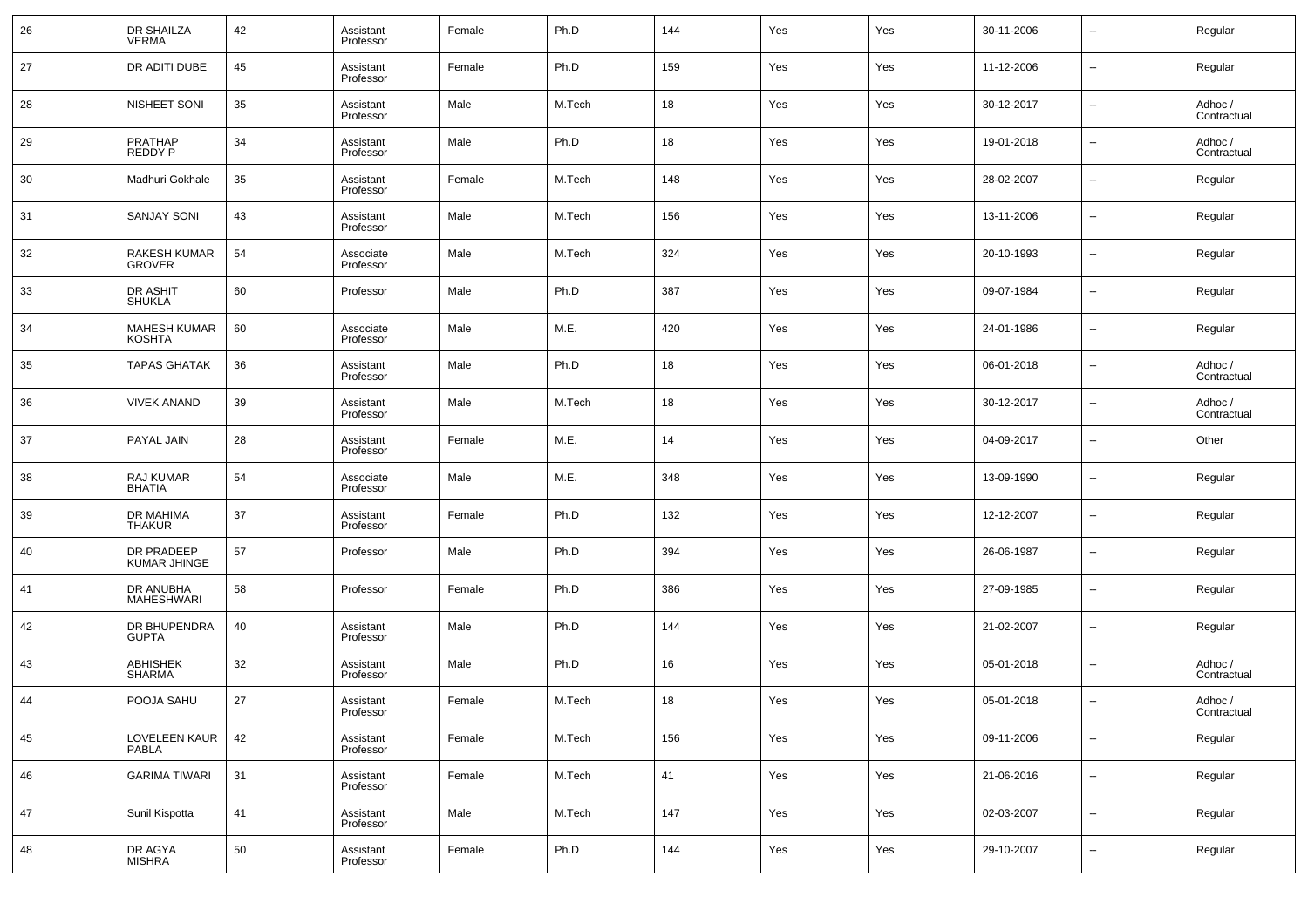| 49 | DEEPAK KUMAR<br><b>PATHAK</b>               | 55 | Associate<br>Professor | Male   | M.Tech | 408 | Yes | Yes | 28-09-1985 | --                       | Regular                |
|----|---------------------------------------------|----|------------------------|--------|--------|-----|-----|-----|------------|--------------------------|------------------------|
| 50 | <b>KODAM</b><br><b>UGENDAR</b>              | 37 | Assistant<br>Professor | Male   | Ph.D   | 18  | Yes | Yes | 05-01-2018 | --                       | Adhoc /<br>Contractual |
| 51 | <b>ABHISHEK</b><br>TIWARI                   | 27 | Assistant<br>Professor | Male   | M.Tech | 24  | Yes | Yes | 03-01-2018 | --                       | Adhoc /<br>Contractual |
| 52 | SHEKAR<br>TANDAN                            | 38 | Assistant<br>Professor | Male   | M.E.   | 21  | Yes | Yes | 01-09-2017 | --                       | Other                  |
| 53 | Abhay Katiyar                               | 37 | Assistant<br>Professor | Male   | M.Tech | 143 | Yes | Yes | 01-01-2008 | --                       | Regular                |
| 54 | SHRIRAM<br><b>DHURWEY</b>                   | 44 | Assistant<br>Professor | Male   | B.E    | 156 | Yes | Yes | 13-11-2006 | --                       | Regular                |
| 55 | ANIL KUMAR<br>SINGHAI                       | 59 | Associate<br>Professor | Male   | M.E.   | 420 | Yes | Yes | 03-01-1984 | --                       | Regular                |
| 56 | DR GOPAL<br>MEENA                           | 39 | Assistant<br>Professor | Male   | Ph.D   | 140 | Yes | Yes | 27-03-2008 | --                       | Regular                |
| 57 | <b>UPENDRA</b><br><b>KUMAR JOSHI</b>        | 58 | Associate<br>Professor | Male   | M.Tech | 420 | Yes | Yes | 28-05-1987 | --                       | Regular                |
| 58 | <b>DRSK</b><br><b>SHRIVASTAVA</b>           | 62 | Professor              | Male   | Ph.D   | 422 | Yes | Yes | 29-10-1982 | --                       | Regular                |
| 59 | SANDARBH<br>AGRAWAL                         | 26 | Assistant<br>Professor | Male   | M.Tech | 18  | Yes | Yes | 03-01-2018 | --                       | Adhoc /<br>Contractual |
| 60 | CHANDANI<br><b>PATHAK</b>                   | 34 | Assistant<br>Professor | Female | Ph.D   | 18  | Yes | Yes | 18-01-2018 | --                       | Adhoc /<br>Contractual |
| 61 | <b>SHYAM SINGH</b><br><b>PARTE</b>          | 42 | Assistant<br>Professor | Male   | M.E.   | 156 | Yes | Yes | 01-12-2006 | --                       | Regular                |
| 62 | DR KANCHAN<br>KHARE                         | 46 | Assistant<br>Professor | Female | Ph.D   | 159 | Yes | Yes | 25-11-2006 | --                       | Regular                |
| 63 | <b>D S RAWAT</b>                            | 41 | Assistant<br>Professor | Male   | M.E.   | 144 | Yes | Yes | 26-02-2007 | --                       | Regular                |
| 64 | DR KAMAL<br><b>KUMAR</b><br><b>KUSHWAHA</b> | 39 | Assistant<br>Professor | Male   | Ph.D   | 160 | Yes | Yes | 18-07-2007 | --                       | Regular                |
| 65 | DR RANJANA<br><b>SINGH</b>                  | 58 | Professor              | Female | Ph.D   | 420 | Yes | Yes | 19-09-1983 | $\overline{a}$           | Regular                |
| 66 | NEERAJ KUMAR<br>TRIPATHI                    | 32 | Assistant<br>Professor | Male   | Ph.D   | 18  | Yes | Yes | 03-01-2018 | н.                       | Adhoc /<br>Contractual |
| 67 | RAHUL RANJAN<br><b>CHOUBEY</b>              | 29 | Assistant<br>Professor | Male   | M.Tech | 18  | Yes | Yes | 03-01-2018 |                          | Adhoc /<br>Contractual |
| 68 | Deepak Sahu                                 | 26 | Assistant<br>Professor | Male   | M.Tech | 18  | Yes | No  | 17-07-2017 | 30-11-2017               | Other                  |
| 69 | DR L S TITARE                               | 48 | Professor              | Male   | Ph.D   | 312 | Yes | Yes | 29-07-1997 | ٠.                       | Regular                |
| 70 | Dr Jitendra Singh<br>Thakur                 | 40 | Assistant<br>Professor | Male   | Ph.D   | 148 | Yes | Yes | 22-02-2007 | $\overline{\phantom{a}}$ | Regular                |
| 71 | KANCHAN CECIL                               | 39 | Assistant<br>Professor | Female | M.Tech | 144 | Yes | Yes | 29-10-2007 | $\overline{\phantom{a}}$ | Regular                |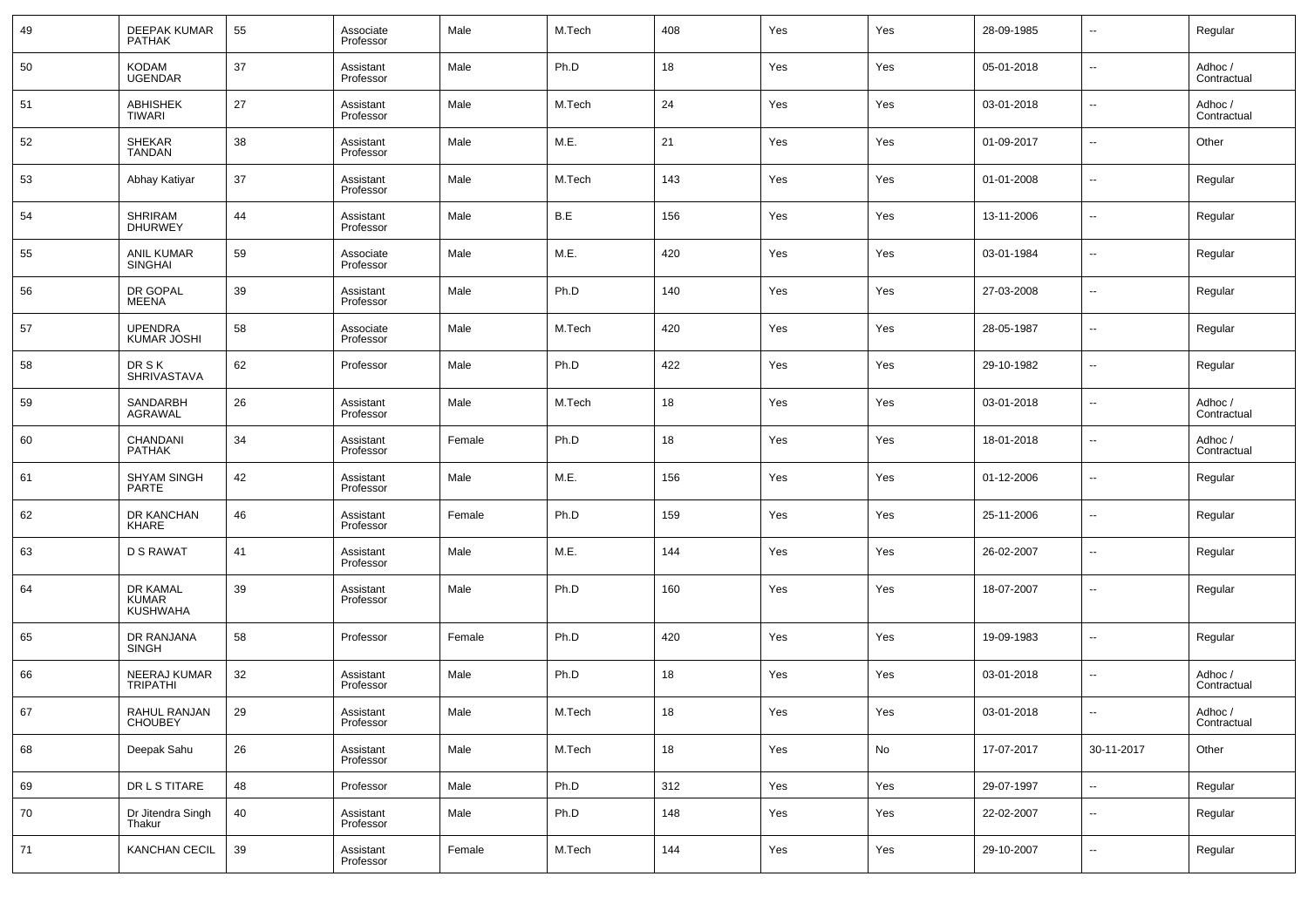| 72 | DR AMRIT<br><b>KUMAR DUBE</b>        | 58 | Professor              | Male   | Ph.D    | 396 | Yes | Yes | 09-03-1983 | $\sim$                   | Regular                |
|----|--------------------------------------|----|------------------------|--------|---------|-----|-----|-----|------------|--------------------------|------------------------|
| 73 | <b>DEVENDRA</b><br><b>KUMAR MEDA</b> | 35 | Assistant<br>Professor | Male   | M.Tech  | 40  | Yes | Yes | 11-08-2016 | $\sim$                   | Regular                |
| 74 | ATISHAY BAJAJ<br>JAIN                | 28 | Assistant<br>Professor | Male   | M.Tech  | 18  | Yes | Yes | 03-01-2018 | $\sim$                   | Adhoc /<br>Contractual |
| 75 | MANGLESHWAR<br><b>THAKRE</b>         | 41 | Assistant<br>Professor | Male   | Ph.D    | 18  | Yes | Yes | 04-01-2018 | $\sim$                   | Adhoc /<br>Contractual |
| 76 | DR JYOTI<br>PANDEY BAJPAI            | 47 | Assistant<br>Professor | Female | Ph.D    | 153 | Yes | Yes | 22-02-2007 | $\sim$                   | Regular                |
| 77 | RUCHIKA SAINI                        | 28 | Assistant<br>Professor | Female | M.E.    | 36  | Yes | Yes | 23-06-2016 | $\sim$                   | Regular                |
| 78 | DR RUCHI<br><b>NIGAM</b>             | 42 | Assistant<br>Professor | Female | Ph.D    | 148 | Yes | Yes | 16-07-2007 | $\sim$                   | Regular                |
| 79 | SUDEEP KUMAR<br><b>MOHANEY</b>       | 29 | Assistant<br>Professor | Male   | M.Tech  | 36  | Yes | Yes | 23-06-2016 | $\sim$                   | Regular                |
| 80 | <b>AVITA FUSKELE</b>                 | 38 | Assistant<br>Professor | Female | B.E     | 156 | Yes | Yes | 13-11-2006 | $\sim$                   | Regular                |
| 81 | SOUVIK DE                            | 34 | Assistant<br>Professor | Male   | Ph.D    | 18  | Yes | Yes | 05-01-2018 | $\overline{\phantom{a}}$ | Adhoc /<br>Contractual |
| 82 | <b>ASHUTOSH</b><br><b>SINGH</b>      | 31 | Assistant<br>Professor | Male   | Ph.D    | 18  | Yes | Yes | 04-01-2018 | $\sim$                   | Adhoc /<br>Contractual |
| 83 | <b>GOURI DUBEY</b>                   | 27 | Assistant<br>Professor | Female | M.Tech  | 24  | Yes | Yes | 01-07-2017 | $\overline{\phantom{a}}$ | Other                  |
| 84 | DR SAMAR<br><b>UPADHYAY</b>          | 50 | Professor              | Male   | Ph.D    | 312 | Yes | Yes | 04-10-1993 | $\sim$                   | Regular                |
| 85 | <b>MOHIT VERMA</b>                   | 29 | Assistant<br>Professor | Male   | M.Tech  | 36  | Yes | Yes | 27-06-2016 | $\sim$                   | Regular                |
| 86 | DR ANITA SINGH<br><b>BANAFER</b>     | 39 | Assistant<br>Professor | Female | Ph.D    | 153 | Yes | Yes | 06-03-2007 | $\sim$                   | Regular                |
| 87 | DR A R<br><b>JAURKAER</b>            | 55 | Professor              | Male   | Ph.D    | 348 | Yes | Yes | 25-04-1990 | $\sim$                   | Regular                |
| 88 | DR JYOTI<br><b>CHOUBEY</b>           | 64 | Professor              | Female | Ph.D    | 444 | Yes | Yes | 19-10-1982 | $\overline{\phantom{a}}$ | Regular                |
| 89 | <b>KUSHAGRA</b><br>TIWARI            | 27 | Assistant<br>Professor | Male   | M.Tech  | 18  | Yes | Yes | 01-01-2018 | $\sim$                   | Adhoc /<br>Contractual |
| 90 | <b>VIPIN KUMAR</b><br>TIWARI         | 30 | Assistant<br>Professor | Male   | M.Tech  | 18  | Yes | Yes | 02-01-2018 | $\overline{\phantom{a}}$ | Adhoc /<br>Contractual |
| 91 | SHALINI<br><b>NINORIYA</b>           | 37 | Assistant<br>Professor | Female | M. Phil | 78  | Yes | Yes | 01-01-2017 | $\sim$                   | Other                  |
| 92 | <b>NAMRATA</b><br>SAHAYAM            | 38 | Assistant<br>Professor | Female | M.Tech  | 144 | Yes | Yes | 24-10-2007 | $\sim$                   | Regular                |
| 93 | RAJESH JAIN                          | 57 | Associate<br>Professor | Male   | M.Tech  | 384 | Yes | Yes | 17-02-1984 | $\sim$                   | Regular                |
| 94 | DR MANJU<br><b>TIWARI</b>            | 55 | Associate<br>Professor | Female | Ph.D    | 314 | Yes | Yes | 18-09-1996 | $\overline{\phantom{a}}$ | Regular                |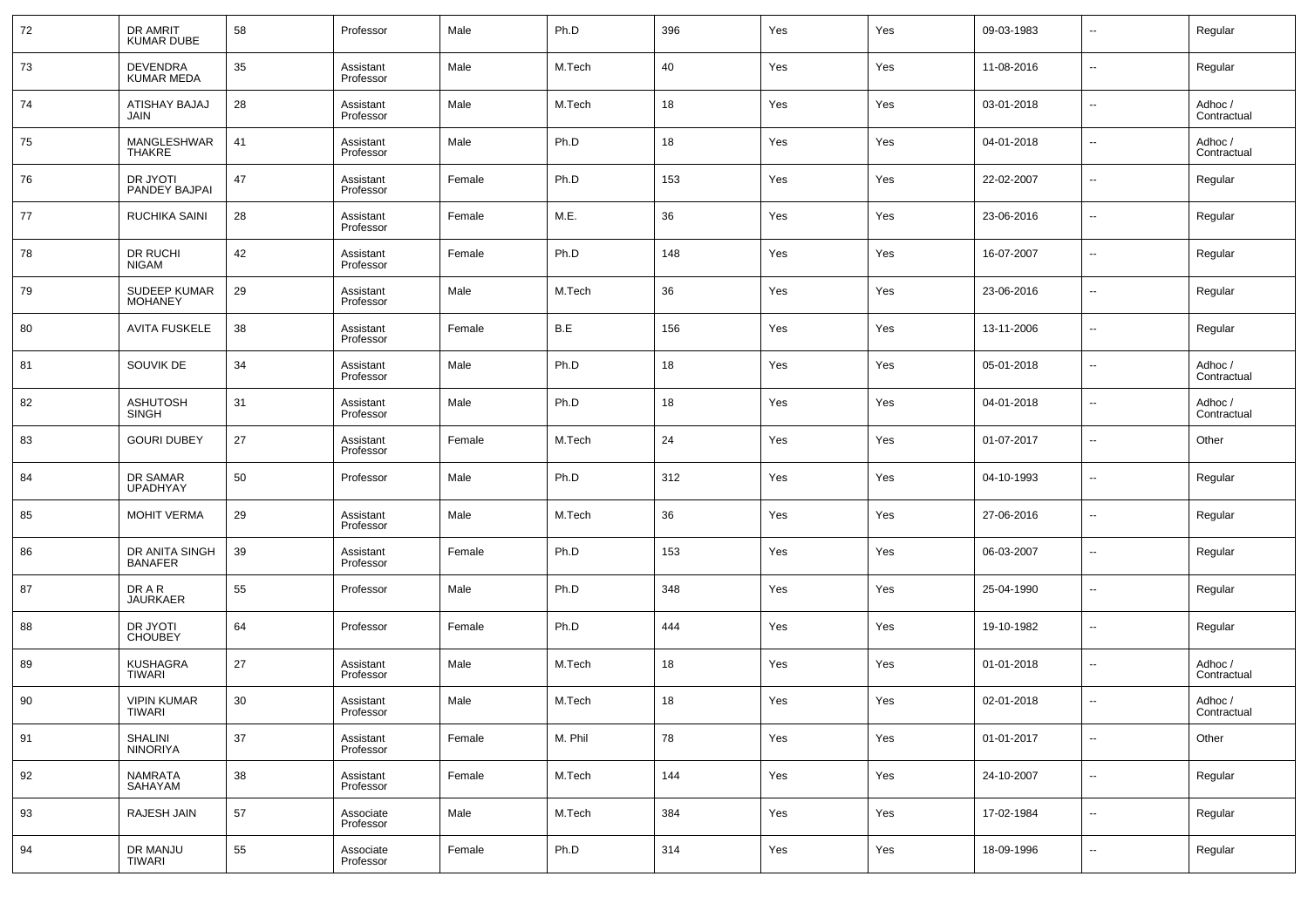| 95  | DAL CHAND<br>RAHI                             | 43 | Assistant<br>Professor | Male   | M.E.   | 144 | Yes | Yes | 04-12-2006 | --                       | Regular                |
|-----|-----------------------------------------------|----|------------------------|--------|--------|-----|-----|-----|------------|--------------------------|------------------------|
| 96  | DR VISHAL<br><b>JOSHI</b>                     | 43 | Assistant<br>Professor | Male   | Ph.D   | 151 | Yes | Yes | 11-04-2007 | --                       | Regular                |
| 97  | <b>VIVEK</b><br><b>VISHWAKARMA</b>            | 29 | Assistant<br>Professor | Male   | M.Tech | 18  | Yes | Yes | 05-01-2018 | --                       | Adhoc /<br>Contractual |
| 98  | <b>ABHISHEK</b><br><b>KUMAR</b>               | 26 | Assistant<br>Professor | Male   | M.Tech | 18  | Yes | Yes | 04-01-2018 | --                       | Adhoc /<br>Contractual |
| 99  | <b>MADHVI SONI</b>                            | 28 | Assistant<br>Professor | Female | M.Tech | 24  | Yes | Yes | 14-07-2017 | --                       | Other                  |
| 100 | <b>ATUL SHARMA</b>                            | 39 | Assistant<br>Professor | Male   | M.E.   | 144 | Yes | Yes | 05-12-2006 | н.                       | Regular                |
| 101 | OMPRAKASH<br><b>CHAUHAN</b>                   | 42 | Assistant<br>Professor | Male   | M.Sc.  | 152 | Yes | Yes | 06-03-2007 | --                       | Regular                |
| 102 | AKCHHYA<br><b>KUMAR JAIN</b>                  | 59 | Associate<br>Professor | Male   | M.E.   | 360 | Yes | Yes | 14-09-1989 | --                       | Regular                |
| 103 | DR SHILPA<br>SAXENA                           | 51 | Professor              | Female | Ph.D   | 314 | Yes | Yes | 18-10-1993 | --                       | Regular                |
| 104 | <b>ARUN PACHORI</b>                           | 58 | Associate<br>Professor | Male   | M.E.   | 408 | Yes | Yes | 13-06-1986 | --                       | Regular                |
| 105 | DR BHAVANA<br>SINGH                           | 38 | Assistant<br>Professor | Female | Ph.D   | 148 | Yes | Yes | 20-07-2007 | --                       | Regular                |
| 106 | VIJAYAKUMAR M                                 | 30 | Assistant<br>Professor | Male   | Ph.D   | 18  | Yes | Yes | 03-01-2018 | --                       | Adhoc /<br>Contractual |
| 107 | SAMANT<br>RAGHUWANSHI                         | 28 | Assistant<br>Professor | Male   | M.Tech | 18  | Yes | Yes | 18-01-2018 | --                       | Adhoc /<br>Contractual |
| 108 | <b>RATNESH</b><br>CHANDRA<br><b>GUPTA</b>     | 51 | Associate<br>Professor | Male   | M.E.   | 312 | Yes | Yes | 25-11-1993 | --                       | Regular                |
| 109 | RAJESH KUMAR<br><b>SATANKAR</b>               | 48 | Assistant<br>Professor | Male   | M.E.   | 144 | Yes | Yes | 27-02-2007 | ÷.                       | Regular                |
| 110 | PRADEEPTI<br>LAKRA                            | 29 | Assistant<br>Professor | Female | M.Tech | 41  | Yes | Yes | 27-06-2016 | ÷.                       | Regular                |
| 111 | Dr Shailja Shukla                             | 57 | Professor              | Female | Ph.D   | 420 | Yes | Yes | 28-05-1987 | $\overline{\phantom{a}}$ | Regular                |
| 112 | MAHESH<br>PRASAD PARSAI                       | 61 | Professor              | Male   | M.E.   | 420 | Yes | Yes | 27-01-1986 | --                       | Regular                |
| 113 | AYUSH<br>AGRAWAL                              | 27 | Assistant<br>Professor | Male   | M.Tech | 18  | Yes | Yes | 03-01-2018 | --                       | Adhoc /<br>Contractual |
| 114 | DR BASANT<br><b>KUMAR</b><br><b>CHOWRASIA</b> | 53 | Professor              | Male   | Ph.D   | 336 | Yes | Yes | 28-09-1991 | $\sim$                   | Regular                |
| 115 | DR VASUDHA<br>SAXENA                          | 38 | Assistant<br>Professor | Female | Ph.D   | 159 | Yes | Yes | 06-12-2006 | $\sim$                   | Regular                |
| 116 | PREETI JAIN                                   | 45 | Assistant<br>Professor | Female | M.E.   | 144 | Yes | Yes | 13-12-2007 | $\sim$                   | Regular                |
| 117 | <b>DIVYA SHARMA</b>                           | 44 | Assistant<br>Professor | Female | M.Tech | 144 | Yes | Yes | 19-02-2007 | $\overline{\phantom{a}}$ | Regular                |